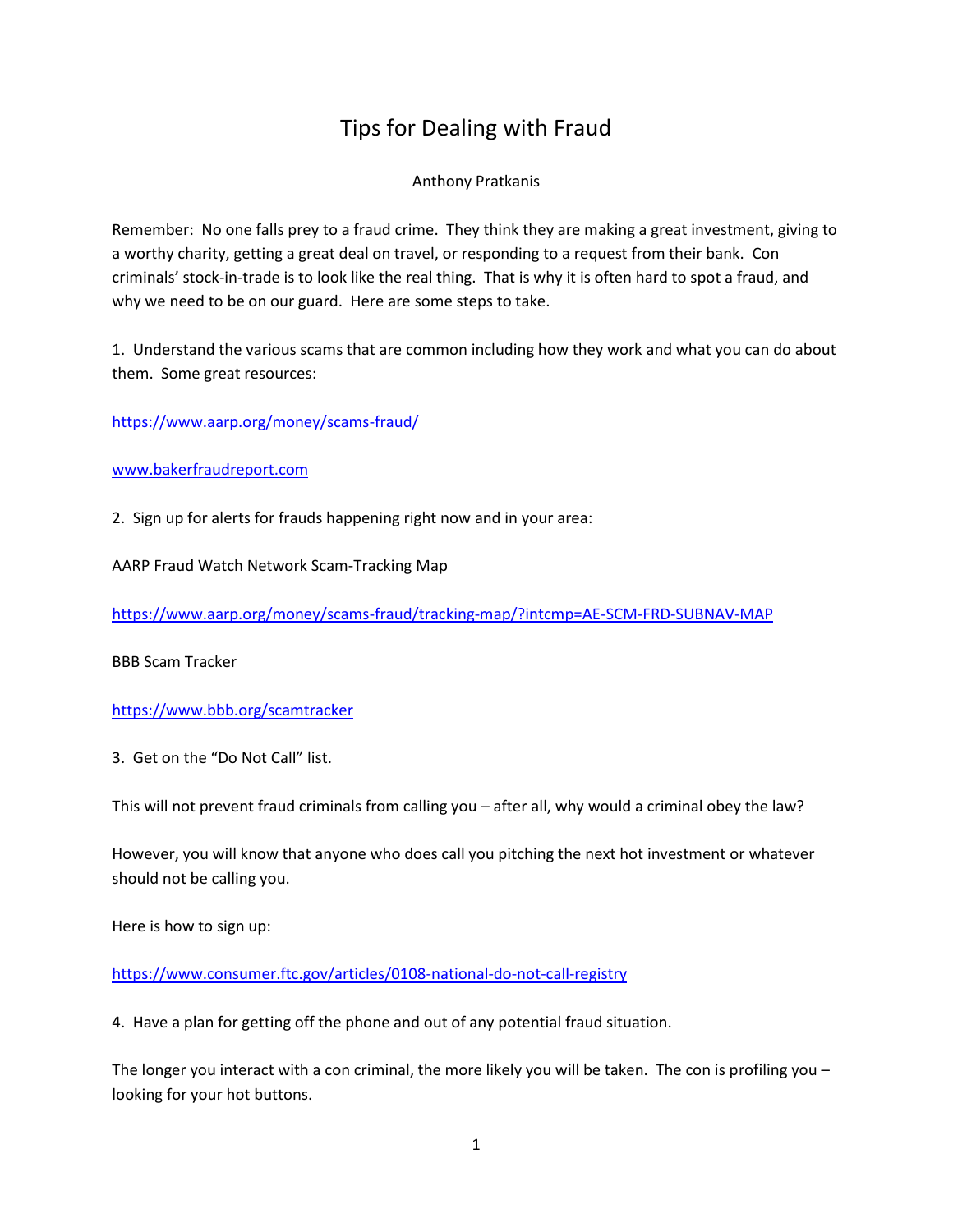So, when the telephone rings, be ready with a plan to hang up. Write your script for saying no – "Sorry, busy." "No thanks." "Don't understand what you are saying." "Do not call again." and then hang up.

And don't forget to call screen – let the answering machine pick up and listen to see if it is someone you know and want to talk with. Caller ID helps too.

5. Determine for yourself: your investment plan, charity gift-giving, and other important decisions. Do it right now and not when the con criminal calls.

The best way to make investments and to give to charity is to establish your goals and then develop your plan of action. Pick you investments and your favorite charities.

Armed with your plan of action, there is no need to listen to a con criminal telling you what you should be doing. You already have the best plan.

6. Know how con criminals use persuasion and social influence to commit their crimes.

Con criminals use persuasion as their weapon in fraud crimes. To understand just how they do it, watch this video entitled, "Weapons of Fraud:"

## <https://www.youtube.com/watch?v=AVuqzihLQ10>

The more you know about how the con operates, the more likely you will be able to spot a crime in action.

7. Ask questions and then check the answers.

The best way to deal with a con is to not deal with her or him at all – hang up, leave, send that scam email to the trash file. However, sometimes we need to interact with others – on investments, charitygifts, travel plans, and so forth. Unfortunately, there is always the possibility that that broker or agent or charity is a fraud.

The best way to find out is to ask questions and check answers.

For example, ask a potential investment broker: "Are you licensed to sell me this investment?" "What is your broker number?" Then go and check that information at FINRA – an agency that licenses brokers:

## <http://www.finra.org/investors/ask-and-check>

The background of financial brokers can also be checked at: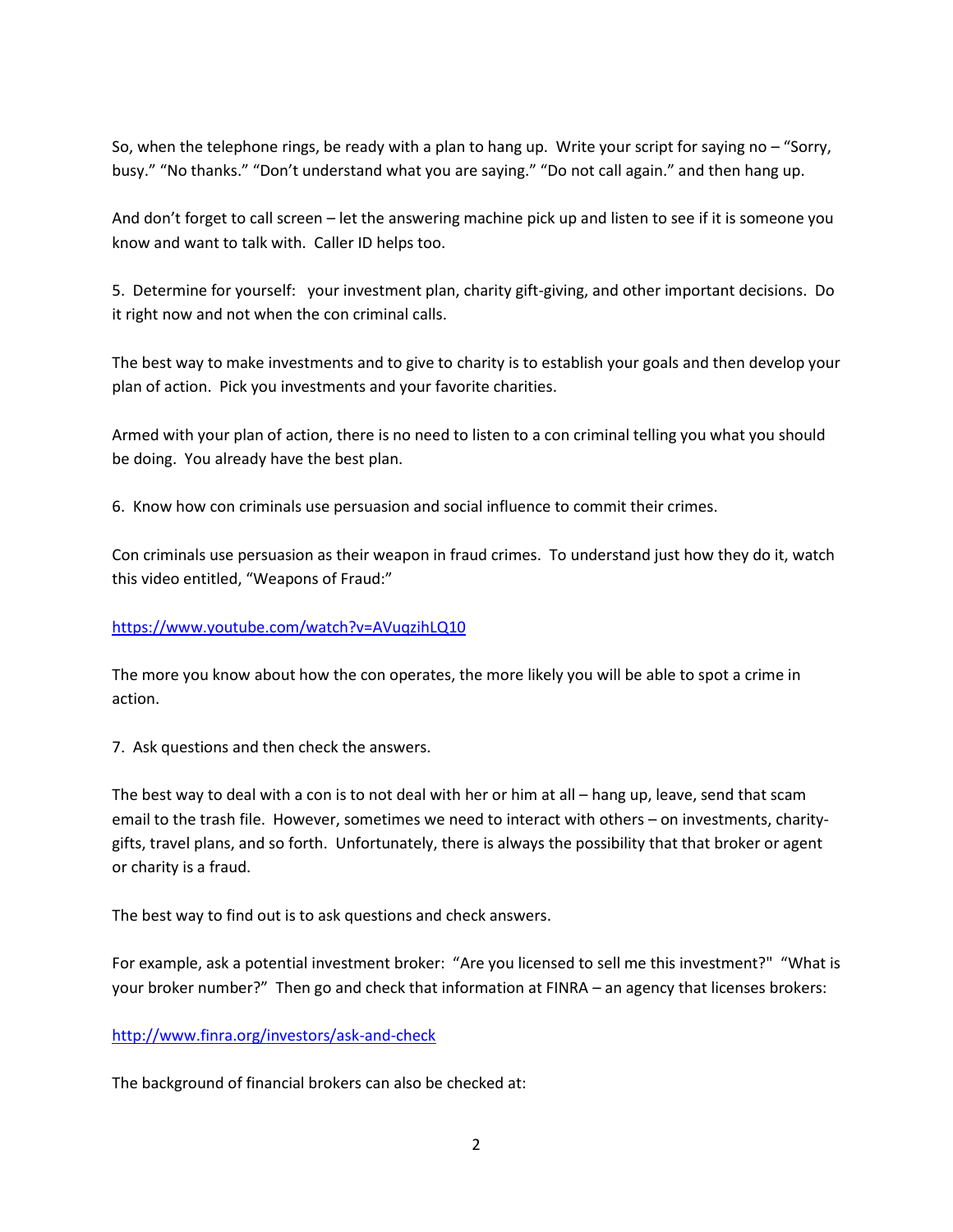## <https://adviserinfo.sec.gov/>

#### Investor.gov

For charity gifts, ask: "What is your registration number?" "How much goes to the charity?" Then go find out about the charity:

## <https://www.aarp.org/money/scams-fraud/info-2019/charity.html?intcmp=AE-FWN-LIB1-POS1>

Before you engage in any important decision – signing up for a travel plan, sending in money for a lottery, responding to requests for information – develop a list of questions and then check the answers before making a commitment.

8. Update your computer's virus protection regularly. Look before you click open that email file. Don't share personal and other information on-line to unknown parties. Use strong and different passwords for you accounts. Back up your hard drive regularly.

Con criminals do their best to send emails that look real – complete with phony logos, authoritative language and warnings, personal details, and so forth. Often, it is difficult to know what is real and what is a fake. That is why it is important to take as many on-line precautions as you can.

9. Don't think you are invulnerable to the con criminal's pitch.

A common myth is that the only people taken in a con are those who are weak, gullible, lonely, stupid, or possessing some other negative quality. The truth of the matter is that we can all be taken in a fraud – especially if the con can tap into our desires and wants.

Based on a survey of victims of 15 different fraud crimes, the UK Office of Fair Trading put it this way:

"Our research dispels the myth that only the vulnerable, elderly or naïve are taken in by scams. Anyone can be taken in because scams are customised to fit the profile of the people being targeted. There really is a scam for everyone."

In fact, if you think you can't be taken, you are likely to let your guard down and are on the road to becoming a victim.

10. If a con crime is occurring, report it immediately. The more information you can provide about the crime, the greater the ability of law enforcement to act. Useful information includes any IP address used (if an Internet crime), the name(s) the con used, any addresses and phone numbers used by the con, and specific details about what happened.

Here are some organizations that stand ready to help: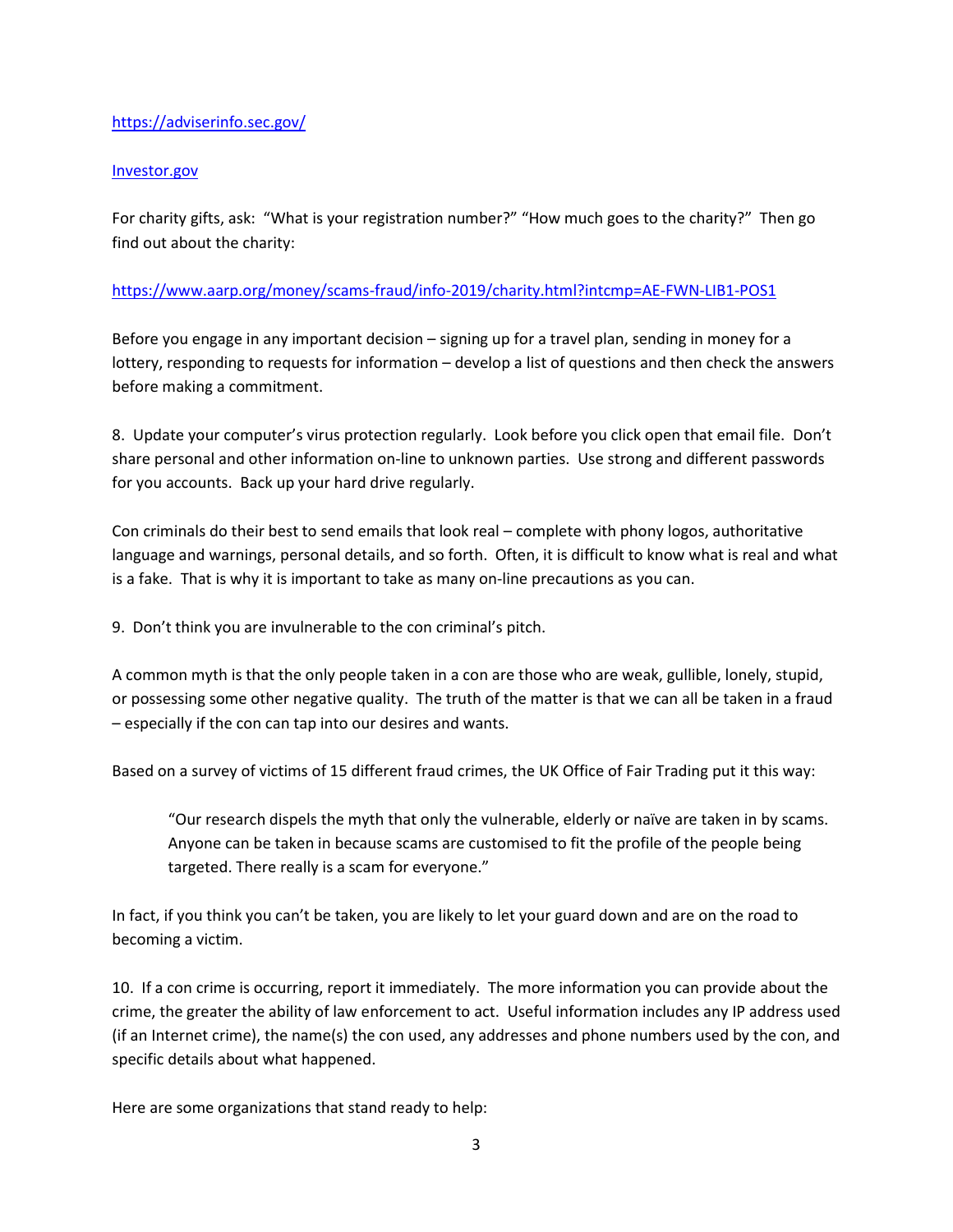## <https://www.aarp.org/money/scams-fraud/tracking-map/>

<https://www.aarp.org/aarp-foundation/our-work/income/elderwatch/report-fraud/>

#### [www.ic3.gov](http://www.ic3.gov/)

#### [www.reportfraud@ftc.gov](http://www.reportfraud@ftc.gov/)

Additional assistance for seniors can be found at National Elder Fraud Hotline operated by the DOJ's Office of Victims of Crimes:

<https://stopelderfraud.ovc.ojp.gov/> 833–FRAUD–11 or 833–372–8311

11. Don't lecture or belittle fraud crime victims.

If you find someone who has been taken, don't lecture them about how stupid it is to send their money to a con. It may well be obvious to you, but for that person, he or she may very well believe that it is not a con but a great investment or deal.

Falling prey to a fraud crime is embarrassing – to say the least. This embarrassment is increased because there is a tendency to blame the victim and not the criminal who is the real cause of the crime. A lecture just increases the embarrassment and serves to drive a wedge between you and the crime victim – a wedge that the con is likely to exploit. Instead, give the victim social support and gently help them to discover for her- or his-self the nature of the crime.

12. If you have been the victim of a fraud, you are likely on a call list that will be sold to and traded between criminals. In other words, you have a very good chance of being called again. Now would be a good time to re-double some of the fraud prevention recommendations listed above. Think through what you could have done differently and make those changes in your life. In some cases, victims needed to change their phone number and emails.

13. One painful aspect of fraud crimes is that typically very little, if any, of the lost money is recovered. The con criminal squanders the money for her or his own lifestyle and launders and hides any additional money. The assets may be in a jurisdiction which cannot be reached by U.S. authorities. In cases where some money was returned to victims, it can take up to a decade to track down and recover assets.

To find out how to attempt to get money back from a scam, check out this webpage created by Lauren Sunders at the National Consumer Law Center (NCLC):